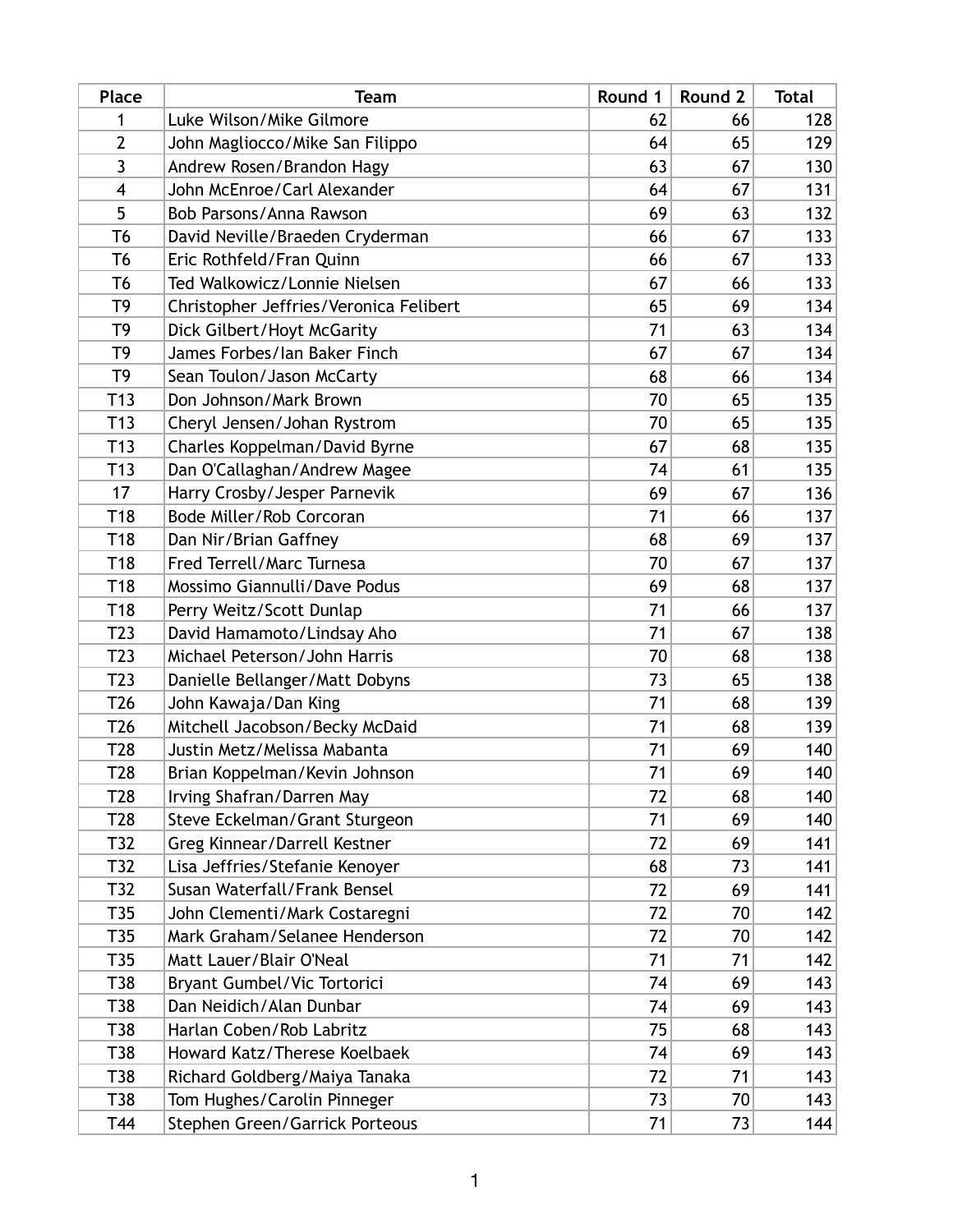| T44             | Mike Lupica/Sean Farren          | 73 | 71 | 144 |
|-----------------|----------------------------------|----|----|-----|
| T44             | Paul Gleacher/Michelle McGann    | 72 | 72 | 144 |
| T47             | Bob Morrow/Chris Wilson          | 70 | 75 | 145 |
| T47             | Dan Napoli/Susana Benavides      | 73 | 72 | 145 |
| 49              | John Loeffler/Patrick O'Hara     | 78 | 68 | 146 |
| 50              | Eric Gleacher/Matt Donovan       | 74 | 73 | 147 |
| T <sub>51</sub> | Edward Burke/Jeff Warne          | 77 | 71 | 148 |
| T <sub>51</sub> | Jeff Daniels/Bob Rittberger      | 78 | 70 | 148 |
| T <sub>51</sub> | Jill Robbins/Krista Puisite      | 74 | 74 | 148 |
| 54              | Seth Wescott/Paul Dickinson      | 78 | 71 | 149 |
| 55              | Dennis Suskind/Shasta Averyhardt | 71 | 79 | 150 |
| 56              | Michael Kazickas/Jim Morris      | 80 | 74 | 154 |
| 57              | David Mugrabi/Valentina Urquiloa | 79 | 76 | 155 |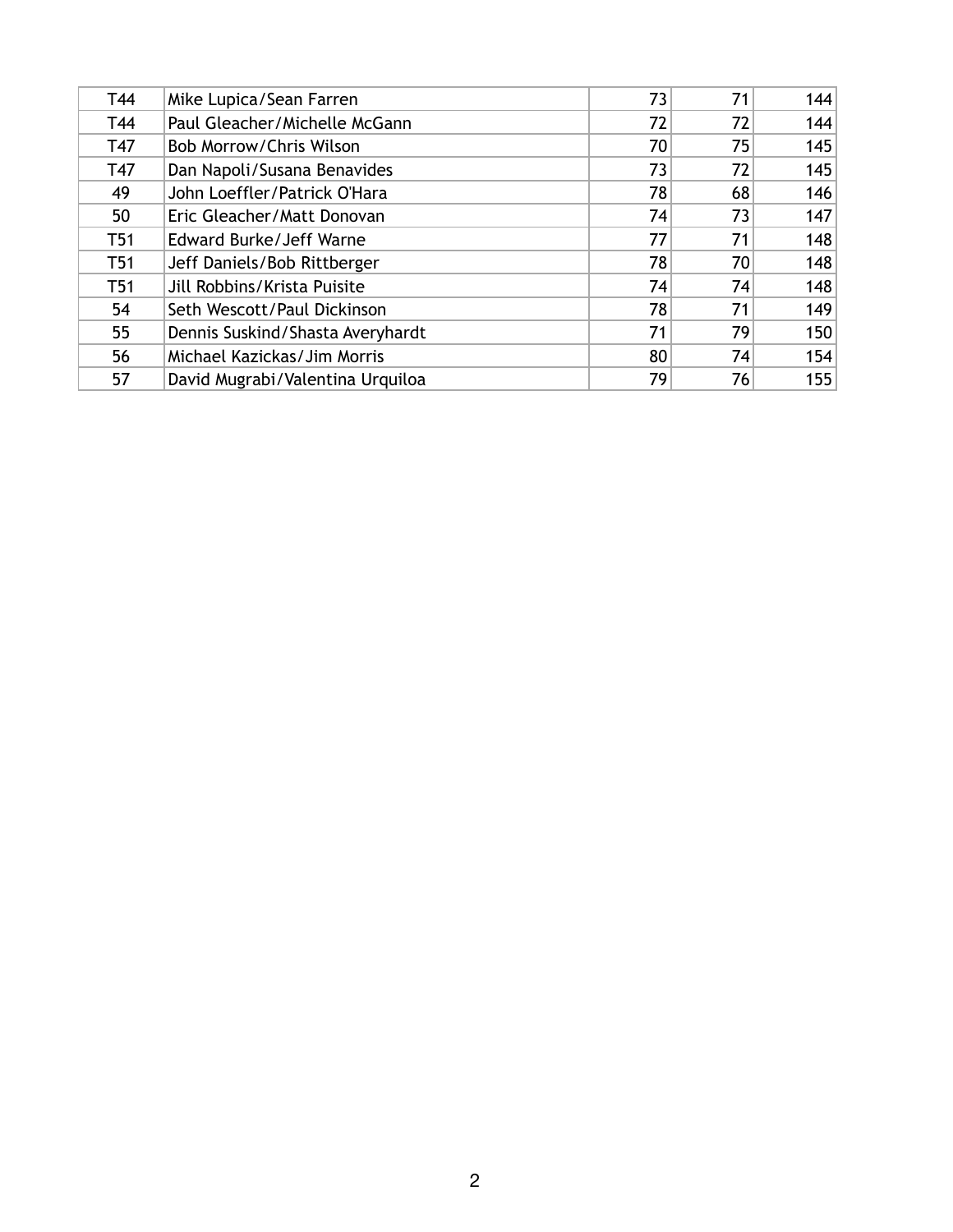| Professional       | <b>Atlantic</b> | Maidstone | <b>Final</b> |
|--------------------|-----------------|-----------|--------------|
| Byrne, David       | 70              | 70        | 140          |
| Hagy, Brandon      | 70              | 71        | 141          |
| Rystrom, Johan     | 68              | 73        | 141          |
| Nielsen, Lonnie    | 69              | 74        | 143          |
| Sturgeon, Grant    | 72              | 72        | 144          |
| Turnesa, Marc      | 74              | 72        | 146          |
| Pinegger, Carolin  | 72              | 75        | 147          |
| Johnson, Kevin     | 76              | 71        | 147          |
| Cryderman, Braeden | 73              | 75        | 148          |
| Quinn, Fran        | 75              | 73        | 148          |
| Podus, Dave        | 72              | 76        | 148          |
| Baker Finch, lan   | 75              | 73        | 148          |
| Tortorici, Vic     | 78              | 70        | 148          |
| Corcoran, Rob      | 71              | 78        | 149          |
| Alexander, Carl    | 72              | 77        | 149          |
| Rawson, Anna       | 77              | 72        | 149          |
| Dunlap, Scott      | 75              | 75        | 150          |
| Magee, Andrew      | 80              | 70        | 150          |
| Gilmore, Mike      | 75              | 76        | 151          |
| Bensel, Frank      | 80              | 71        | 151          |
| Koelbaek, Therese  | 81              | 70        | 151          |
| Muller, Cory       | 77              | 75        | 152          |
| Felibert, Veronica | 70              | 82        | 152          |
| McGarity, Hoyt     | 71              | 81        | 152          |
| Harris, John       | 75              | 77        | 152          |
| Dobyns, Matt       | 75              | 77        | 152          |
| Kestner, Darrell   | 75              | 77        | 152          |
| Costaregni, Mark   | 78              | 74        | 152          |
| McDaid, Becky      | 78              | 74        | 152          |
| Dunbar, Alan       | 73              | 79        | 152          |
| Guyton, John       | 78              | 75        | 153          |
| Wilson, Chris      | 75              | 78        | 153          |
| Benavides, Susana  | 77              | 76        | 153          |
| Farren, Sean       | 76              | 77        | 153          |
| King, Dan          | 75              | 78        | 153          |
| Farrell, Jim       | 73              | 81        | 154          |
| Mabanta, Melissa   | 75              | 79        | 154          |
| Porteous, Garrick  | 77              | 77        | 154          |
| McCarty, Jason     | 72              | 82        | 154          |
| O'Hara, Patrick    | 73              | 82        | 155          |
| Dickinson, Paul    | 75              | 80        | 155          |
| San Filippo, Mike  | 79              | 77        | 156          |
| McGann, Michelle   | 79              | 77        | 156          |
| Gaffney, Brian     | 83              | 73        | 156          |